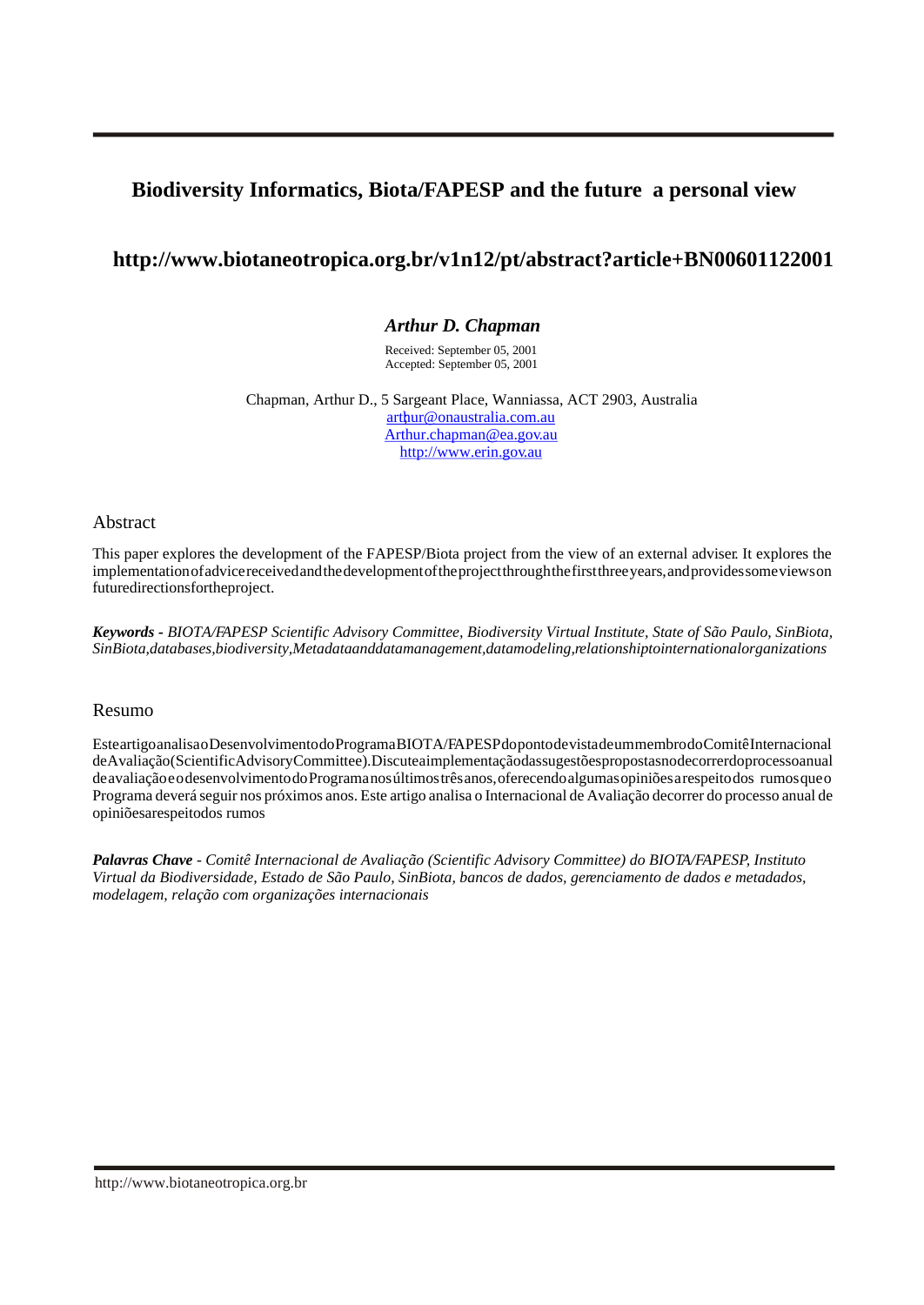### **Introduction**

The United Nations Conference on Environment and Development (UNCED) meeting in Rio de Janeiro in March 1992 known as Agenda21 stressed the need to bridge the data gap (United Nations 1992). One area seen as a major cause of the ever-widening data gap, was the lack of standardization and accessibility to data. One of the key agreements adopted at Rio was the Convention on Biological Diversity (United Nations 1993), a core premise of which, was the exchange of information and technologies (Article 18, United Nations 1993).

For the past three years, I have had the privilege of being a member of the Scientific Advisory Committee of FAPESP/Biota (the Biodiversity Virtual Institute) for the São Paulo State Foundation for Research Support (FAPESP - Funadacão de Amparo à Pesquisa do Estado de São Paulo). The Biota program has the aim of studying all aspects botanical, zoological and microbial of the Biodiversity of São Paulo. My involvement with Brazil's biodiversity, however, stretches back to the beginnings of the 1990s.

In the late 1980s and early 1990s Geographic Information Systems (GIS) and Relational Database Management Systems (RDBMS) began to become more user friendly and be used more extensively in environmental science and environmental management. The idea of databasing large amounts of biodiversity and environmental data goes back far longer than this, however, and as early as 1974, Australian biologists developed an interchange standard for the exchange of museum and herbarium data (Busby 1979). These standards were developed to facilitate the transfer of information between institutional databases, but the reality of the time was that very few biological institutions in Australia had suitable databases, and indeed very little museum or herbarium data had been databased at this time (Richardson & McKenzie 1991). The standards were not wasted, however, as many institutions began to use the standards in the design of their databases.

Early in the 1990s, a number of biologists around the world saw the information explosion as a challenge and an opportunity. How could existing, and rapidly increasing stores of information be best organized; how could the information be made available in the most useable way; how could new technologies be used to harvest the data and information; and how could these new technologies be utilized to make the information available to users?

In 1989, ERIN (the Environmental Resources Information Network) was established within the Federal Department of the Environment by the Australian Government " ... to draw together, upgrade and supplement information on the distribution of endangered species, vegetation types and heritage sites" (Hawke 1989). The ERIN information bases were designed to answer questions crucial to the management and conservation of the Australian environment.

In 1992, around the same time as the Agenda21 meeting in

Rio, meetings of the Taxonomic Databases Working Group (TWG) and the International Organisation for Plant Information (IOPI) were being held in Xalapa, Mexico. Both of these organizations had been set up to develop standards and to promote the databasing and exchange of biodiversity, and especially taxonomic, data around the world. Also at this time, the Mexican Government established the Mexican National Commission for the Knowledge and Use of Biodiversity (Conabio) to "coordinate conservation and research efforts designed to preserve biological resources, to conserve the nation's resources and to generate criteria for sustainable development" [\(http://www.conabio.gob.mx/\).](http://www.conabio.gob.mx)

Not long afterwards, Dan Janzen of the University of Pennsylvania, organized for a group of people from Conabio in Mexico, Inbio in Costa Rica, LIPI in Indonesia, and the Kenya National Museums, as well as a number of self-funded people from the USA and the Natural History Museum in the UK to spend two weeks exchanging information and ideas, and examining in detail, the database and GIS structures within the Environmental Resources Information Network in Australia. Although each of these agencies were established in different ways and under different administrative arrangements, this meeting formed the basis of a continuing exchange of information and methodologies and played a major part in shaping how each of these organizations developed through their formative years.

The internet at this time was largely restricted to research institutions and universities, but the development of the Gopher protocols saw the internet move into the wider community. Gopher was essentially a textual exchange format, but biologists quickly began to see the possibilities it presented not only for the exchange of information, but for the exchange of ideas. The Base de Dados Tropical in Campinas, Brazil was one organization that quickly latched on to the possibilities and set up a network of loosely connected technically-interested biodiversity-related institutions in the form of the Biodiversity Information Network, or Bin21 (Canhos *et al.* 1994, Green & Croft 1994).

Further development and expansion of the internet happened with the development of the http protocols and the World Wide Web. These developments provided the impetus and means for the enhanced exchange of biodiversity information. The Convention on Biological Diversity (CBD) recognized these possibilities with formation of a Clearing House Mechanism (CHM) for exchange of information among signatory nations. Unfortunately, despite an early flurry of activity, the Clearing House Mechanism has not been as effective as envisioned by many in its early days. In the mean-time, the expansion of the internet and of improved distributed systems and databases, has meant that the need for a formalized Clearing House Mechanism has declined.

<http://www.biotaneotropica.org.br>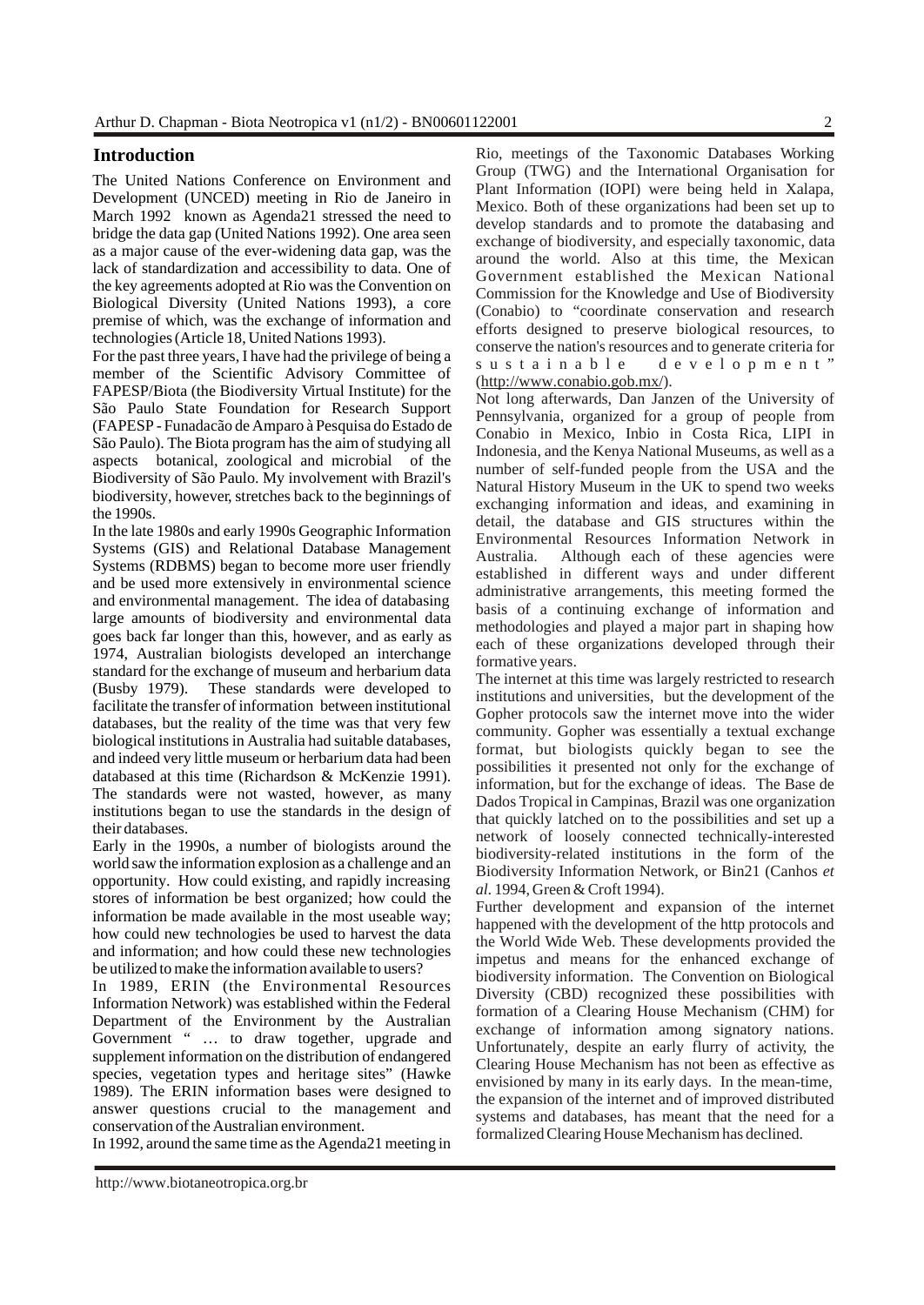### **First preliminary meeting Serra Negra 1997**

In the lead up to 1997, a small group of dedicated individuals had seen the possibilities of using databases and the internet for conservation studies in Brazil, and had begun work toward setting up a biodiversity database system at the Base de Dados Tropical in Campinas. They, and others, began planning an interim BIOTASP (Biota - São Paulo) and organizing a number of small workshops.

In 1997, a workshop in Serra Negra in central São Paulo examined the use of databases and the internet for the conservation of biodiversity within that State. The workshop, 'Bases para a concervação da biodiversidade do estado de São Paulo', brought together biologists from a range of disciplines, along with a small number of Government officials and select international advisers. Prior to the Serra Negra meeting, the small group of international advisers were invited to briefing meetings in Campinas and invited to present information on their own systems and experiences. Discussions were held on the lessons learnt from these existing systems, and how those lessons could be applied in the State of São Paulo. It was interesting to note that a number of the organizations involved were the same as those that met in Canberra, Australia to examine the Environmental Resources Information Network some five years earlier.

At the Serra Negra meeting, it was fascinating to see biologists of all disciplines pouring over maps and getting excited as they realized that they weren't unique in their thinking and that many benefits could be gained from the exchange of information and in developing consistency in the databasing of biotic and environmental information. The experts exchanged information as they worked collaboratively together to begin determining biodiversity priorities for the State. The sense of cooperation and collaboration was encouraging and refreshing. Fish biologists, algologists, botanists, mammalogists, and others all sharing information and gaining new insights about their own information and where it fits into the broader conservation picture. It became obvious to many that there could be advantages to their own research in being able to exchange information on areas of mutual or common research interest. The sense of cooperation at that meeting led to the development of what we now know of as<br>the FAPESP/Biota program. This could not have the FAPESP/Biota program. happened without the support of the political contingent at the meeting, and without a lot of lobbying by a dedicated group of key biologists and organisers. As one of the advisers, I left the meeting excited and encouraged for the future of the São Paulo State's conservation efforts. I am sure that those more intimately involved, and with a larger investment in the future of the biodiversity of the State, felt even more enthused than I. This is borne out by the hard work put in since to develop what is fast becoming one of the world's leading bioinformatic systems.

A key outcome of these meetings was an agreement on the importance of documenting biodiversity as a step towards management and conservation and in developing common goals and approaches.

In keeping with the aims of the workshop, the discussions and results are available via the internet and can be seen at [http://www.biota.org.br/info/workshop/.](http://www.biota.org.br/info/workshop)

Following the Serra Negra meeting, the international advisers were asked to write brief articles on their impressions of the meeting and to list ideas that they had for the way forward. It is pleasing to note that many of those suggestions have been followed up and implemented in the development of Biota. Many of the suggestions still apply, and I have grouped them below and commented on their implementation.

#### *Metadata and data management*

A number of advisers at the Serra Negra meeting stressed the need for structured metadata to allow better access to São Paulo's vast data resources. As stated by Colwell and others (Colwell 1997), like any country databases in Brazil exist in a variety of formats in many locations and institutions. The only way for users to know what databases are available is to record information about each of them, who is responsible for them (ie the custodian), what access conditions apply to the data they contain, as well as a range of other characteristics of the database. With this information, users are able to determine the fitness of the data for their particular use and determine who they need to contact to access the information therein (Chapman & Busby 1994, Freeman *et al.* 1999).

The development of metadata by any organization should be regarded as a priority. The Biota program organisers were aware of this from the start and as early as the Serra Negra workshop were asking participants to fill out survey forms about existing datasets that participants were responsible for. These have since formed the basis of the SinBiota 'metadatabase', whereby all new data must be accompanied by a metadata record before being included in the SinBiota system.

Consistent and appropriate standards for data management go hand in hand with the metadata and one cannot properly exist without the other. Data management standards need to be flexible and be able to accommodate continuing changes in technology and in the nature of data itself. These standards form a part of the metadata, and supply linking protocols between the various databases described in the metadata.

In addition, update mechanisms need to be developed and recorded as part of the metadata. This is an often neglected part of data management. Negotiations for data need to include procedures for updating the data at regular intervals if appropriate. Also, mechanisms need to be implemented for tracking changes and for archiving data that is no longer relevant and/or is being replaced or updated.

#### **Standard taxonomies**

Species do not recognize political boundaries. While it is necessary to work within political units, taxonomic identifications and evaluations require knowledge of the species and related taxa throughout their entire biogeographical ranges. Where possible, centralized

<http://www.biotaneotropica.org.br>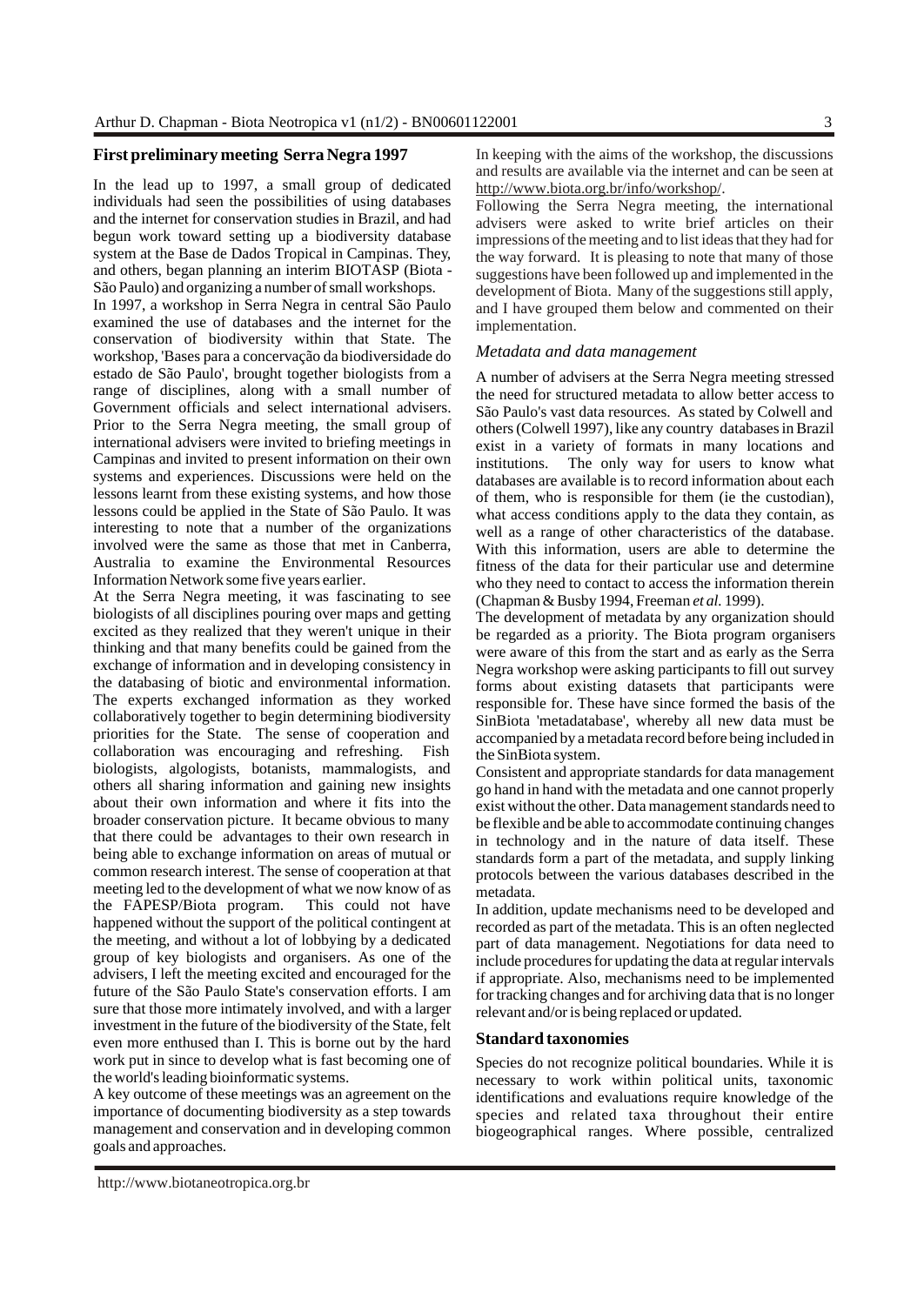taxonomies, preferably including synonymies, can be used to link disparate databases. This allows for information on the same species to be accessible, even if collected under different names in different projects. It also reduces errors due to mis-spelt names and outdated synonymies.

While it is often difficult to justify funding for activities beyond political boundaries, the scientific importance of pursuing them should be built into all aspects of the program (Potts 1997). For example, where species are widespread, such as with birds, it may be more productive to create field guides for all (or a large part) of Brazil or South America, and later subset into State or regional guides, rather than attempt to create separate guides for each region or State.

The use of a standard taxonomy, or species names list, to link species-related databases (i.e. any database that includes species names as a key) is highly recommended. To date the Biota program has not included a standard names list and have accepted uncritically all names submitted to them in associated databases. The Species 2000 Programme [\(http://www.species2000.org/\)](http://www.species2000.org/) is developing dynamic checklists of taxa which include an annualized checklist, available either via the internet or on CD-ROM. Such a checklist could form the basis of a Statewide list. Names in taxonomic groups not yet covered in Species 2000, could be added to the list, gradually building a State-wide checklist. The inclusion of a standard taxonomy where possible, allows for names in different databases that may be synonyms, to be linked. In this way a São Paulo-wide checklist of standard taxonomies can be gradually built up.

Protocols also need to be developed for the handling of unnamed and unidentified taxa that arise in Biota projects. Protocols for handling these need strengthening, to ensure that data remain referenced to organisms in the future.

### **Data quality and validation**

Data quality is an often neglected aspect of data and database management. It is important that databases are constructed with data quality recording in mind. This includes the inclusion of accuracy fields wherever possible, especially for all spatially-related fields such as latitude, longitude and altitude. Often these accuracy fields are included as categorical fields with values of 1 to 5, one end of the scale being more accurate than the other. The use of categories, however, leads to a loss of valuable information. If categories go from 1 for 100 metres, 2 for 1000 metres, 3 for 5000 metres, etc., then a record that is accurate to 2 km has to be recorded as a 3 with the resultant loss of information. It is far better, wherever possible, to record accuracy as raw data, for example, in metres (Chapman 1992, 2000). Data quality and validation need to be considered at an early stage and should be considered at the design stage of any database development or collection strategy (Chapman & Busby 1994).

The use of standard taxonomies to check names for correctness is another form of validation. Only by using valid names, can checklists can be merged and exchanged between databases and linked to additional information. As mentioned above, collaboration with Species 2000 may be an option for developing checklists of valid taxonomic names.

#### *Data sharing*

There is a vast amount of biodiversity information already in electronic form in Brazilian institutions outside the State of São Paulo and in other countries. Working out cooperative arrangements for data-sharing with these institutions can begin with queries to their databases for relevant electronic information, followed by arrangements either to download this information to a central data bank somewhere in São Paulo, or perhaps long-term agreements for online access over the internet. Wherever possible, a distributed system is preferable, whereby data is maintained at the source by the custodians and owners of the data. Alternatively, the data may be stored centrally with the custodians maintaining and updating the information on line. Any successful system will adopt a range of ways of maintaining the data, but if the system is too centralized, data can quickly become outdated and of little value.

#### **Existing non-databased information**

There is also a vast amount of information on historic specimen labels and in field notes from specimens deposited in São Paulo institutions such as museums and herbaria. The task of bringing this information into usable electronic form is enormous, but can be scheduled to proceed in parallel with other objectives. For example, type specimens could be made high priority, or groups of specimens of particular conservation interest, etc. There is an advantage in prioritising the databasing of taxonomic groups across the State, as this will lead to a complete coverage of one group at an early stage rather than lots of incomplete parts arising from collections from different data custodians, each with their own priorities.

At present there is interest from a number of large developed nation collection institutions in beginning to database their collections, and many are looking at priorities for that databasing. Developing countries that are embarking on a process such as the FAPESP/Biota program need to inform and influence those institutions as to their priorities. As most collections are stored taxonomically and not geographically, taxonomic groups that are of importance to developing countries need to be identified and publicized. As priorities are developed for the State of São Paulo northern hemisphere collecting institutions may be persuaded to make those groups their priorities as well.

In most cases, it is far cheaper to digitise existing data than to collect new data (Chapman & Busby 1994). It is important therefore, to utilise existing data wherever possible, before attempting the collection of new data.

#### **Data integration**

The integration of data is a key to the success of any

<http://www.biotaneotropica.org.br>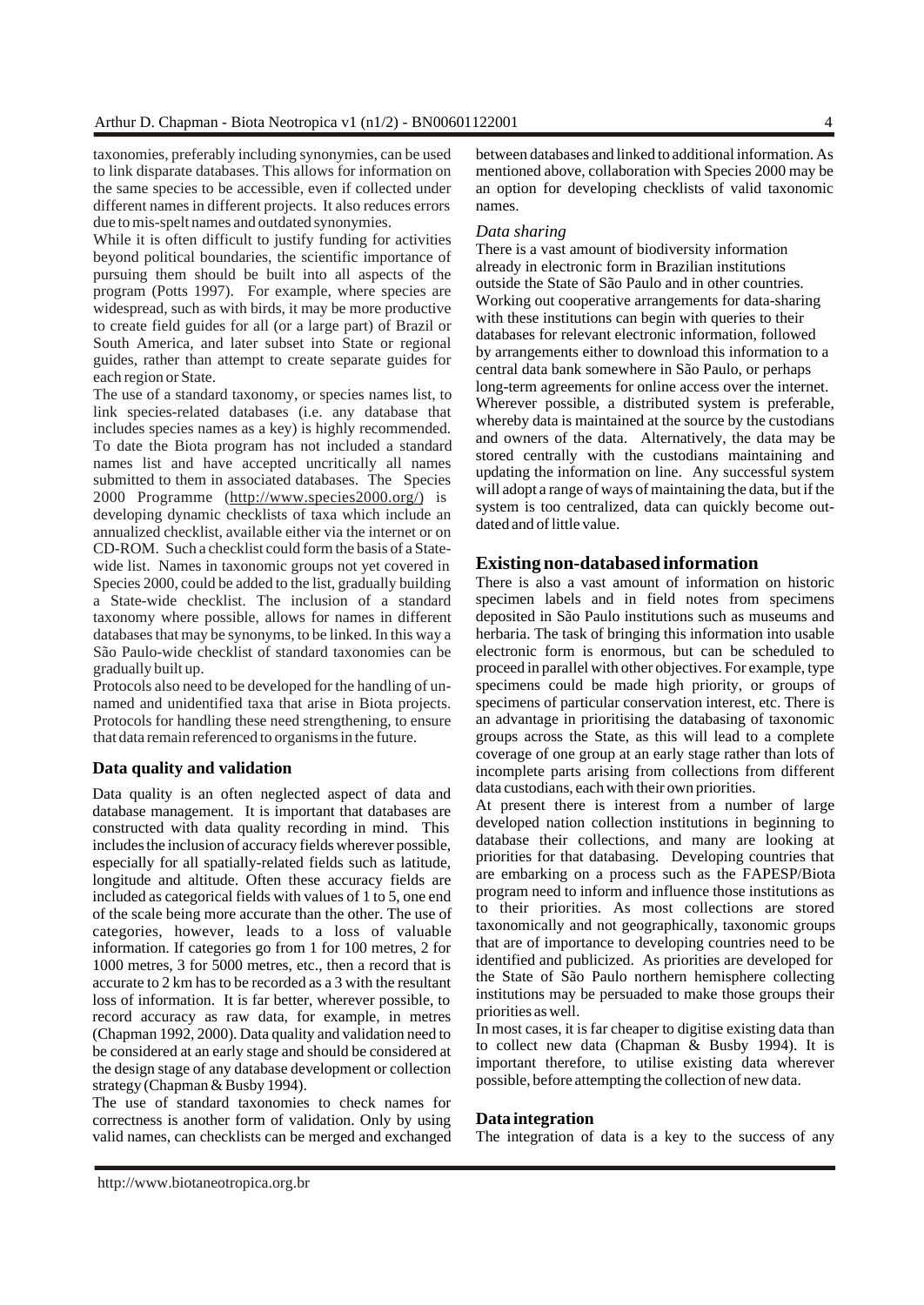conservation operation. Once the data is collected, it needs to be useable through its integration with other data sets. Individual databases can be good for some purposes, but the true value for use in environmental decision making is in their integration with other data through GIS systems, etc. This integration is already becoming a strength of the FAPESP/Biota program.

### **Gap filling**

As existing information is databased, the information can be used to identify gaps in the information - not only geographically, but also environmentally. In this way, future collecting activities can be prioritized to concentrate on filling those gaps. These gaps, when identified, can be used for setting funding priorities and for setting targets for further data collection. It should be recognized that many gaps will take a long time to fill, and those gaps should not be an excuse for a slow down in other parts of the program. The vast data resources being databased as part of the FAPESP/Biota Program will form a basis for these types of analysis.

#### **Tools and standards**

Many electronic tools are available for storing, processing, handling, manipulating and disseminating biodiversity information. It is important to make use of existing tools where possible, rather than losing time by devising (and maintaining) new ones. It is also important, not to get tied to proprietary, outdated or non-updateable technology for data storage and dissemination, publication or analysis. Dissemination technologies are rapidly changing as evidenced by the changes occurring on the World Wide Web, and any system must be able to take advantage of any new developments in this area.

As far as is possible, it is preferable to adapt existing standards (global, national, etc.) than develop new ones. There is also an advantage in involving stakeholders in any modifications of existing standards and/or development of new ones as this is more likely to provide a better base for acceptance and compliance by the users.

#### **Modelling and statistics**

It has been evident that few Biota projects are using predictive approaches for filling knowledge gaps. Predictive modeling can be very powerful for assessing adequacy of understanding of the environment. For example, predictions of species, distributions, abundances or habitats, made before sampling a new area, may indicate where to concentrate survey effort. In areas as large and as diverse as the State of São Paulo, with scarce and uneven collecting, it is important to use predictive methods to help fill in those gaps. A number of good bioclimatic and environmental modeling tools and systems exist which allow for environmental surrogates to fill in for areas of lacking knowledge (Chapman & Busby 1994). An effort needs to be made, however, to develop the underlying environmental parameters that these models require, so that scientists can then easily use them to begin filling in the

knowledge gaps. To date, few Biota projects have made use of sample-based biodiversity statistics or multivariate approaches, and almost no one has used bioclimatic modeling, or other techniques from the growing range of biodiversity analytical tools. Biota may consider using international experts and workshops to guide the setting up of biodiversity informatics tools and in training São Paulo scientists in their use.

### **Training of young scientists**

Specialized workshops bringing together young scientists to discuss the Biota projects they are working on, began at the second annual review of the Program, in the forests of Intervales in 2000, following recommendations of the Scientific Advisory Committee. The exchange of ideas, and the development of collaborative arrangements between the young scientists was indeed encouraging. It was evident from discussions with many of these young scientists that they saw benefits in not having the senior professors present for much of the symposium, however, it was also evident that there would be further benefit by having some overlap with the Principal Investigators toward the end of the symposia.

The development of training courses on specialized topics of interest across a range of projects may also be worth considering. These could cover such topics as collecting methodologies, analysis and modeling techniques, data storage and presentation, etc. Not only would the training itself be valuable, but the bringing together of junior scientists at these courses would provide additional opportunities for collaboration and interchange.

### **Education and outreach**

There needs to be full interaction at all stages, between providers of information, the data analysts and managers, and end users to ensure that the data being collected and analysed is in a format that will provide the information required by users. This involvement of stakeholders also applies to the development of standards at all levels of the process. Apart from the obvious users of biodiversity data, such as for science, nature conservation, sustainable use, policy development and general ecosystem management, it is important not to forget outputs that may be used by the general public. The development of a good school's program has already been considered by FAPESP/Biota and this needs to be enhanced.

The Biota goal of providing internet access to biodiversity information for the State has already been implemented most effectively. The time is ripe for the Biota program to develop a long-term plan for increasing public awareness and appreciation of the habitats and organisms of the São Paulo State, not only within the State, but also nationally and internationally. Public interest and involvement in the conservation of biodiversity needs to be increased by providing appropriate levels of information, for example, in Visitor's Centers in natural areas, through development of local field guides to groups of organisms (e.g. birds,

<http://www.biotaneotropica.org.br>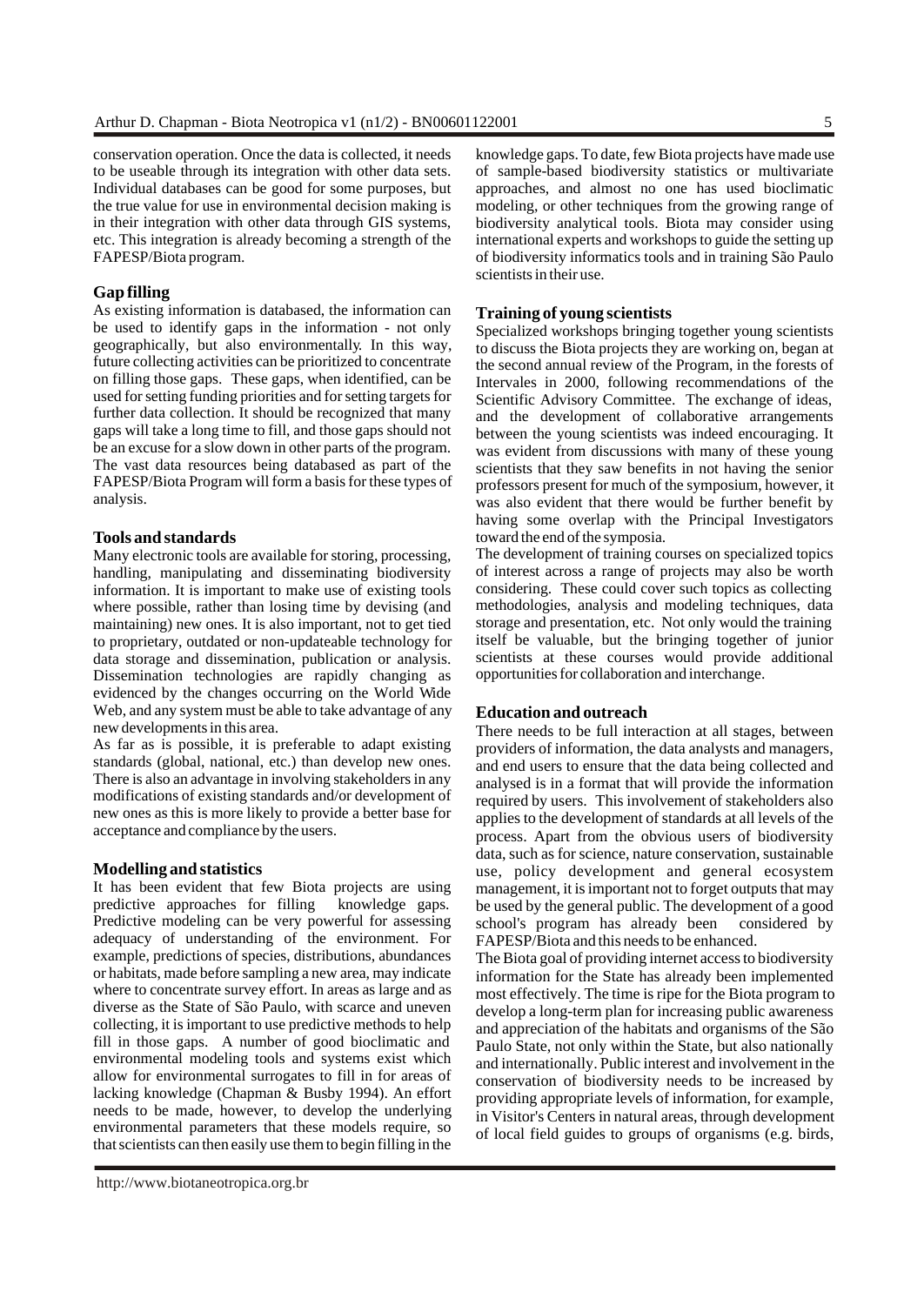butterflies), through natural history programs in elementary and secondary schools, and possibly through the development of television series on the biodiversity of São Paulo. The creation of awareness of biodiversity and its importance, in all levels of society, is essential for its long-term survival and conservation.

### **Long-term monitoring and the use of common reference sites**

The selection of specific sites in specific environments such as Coastal, Mata Atlantica and Cerrado, and where interdisciplinary studies may take place, would provide significant added value to the program. The Biota project has already instituted funding of some common sites and is encouraging interdisciplinary studies where possible. The goal of intensive surveys and inventory throughout all areas of the State is obviously unrealistic, and the overall level of knowledge will prove greater through a well-designed mix of intensive and less intensive studies. By using select sites in these different environments it is likely that a better understanding of each of those environments will ensue, and lead to a better understanding of the overall biology of the State.

The selected common sites could also be used as longterm monitoring sites for detecting change as well as providing references for comparison between sites. The development of a long-term monitoring strategy needs to be considered at an early stage and integrated into new collecting activities and strategies (Chapman 1997).

#### **Mapping of information**

Maps showing existing knowledge, regardless of how preliminary, will be an important step in developing a large-scale conservation strategy for the State of São Paulo. They can point to important regions for which knowledge is lacking as well as to areas where immediate conservation actions may be a priority. In this way they can be an extremely valuable tool in priority setting. It is critical, however, that no matter how preliminary the nature of the maps, that they be fully documented. Only in this way can users be confident in making decisions based on them. Maps are an essential tool for presenting information to users, including policy makers and environmental managers, in a way that is easily understood and assimilated.

A well developed GIS unit may help improve the standard and quality of maps across the project and lead to greater standardization between projects. The development of an expanded GIS and analysis unit, in parallel with SinBiota, may be an element that the FAPESP/Biota program will need to consider.

### **Collections and collections infrastructure**

The maintenance of collections and collections infrastructure should not be neglected in the pursuit of databasing. It is important that administrators do not view the maintenance of collections and the databasing of the information they contain as alternatives. Some administrators believe that the database and maps, are end product and once completed, that the collections themselves become superfluous. But, through time, as the quality of the information associated with the collections (identifications, vouchers, etc.) increases then the quality of the database also increases (Chernoff 1997).

Programs such as FAPESP/Biota generally have an unexpected spin-off, in that they often generate an increased rate of collection. It is important that this be borne in mind in the funding of infrastructure support so collections and infrastructure can be expanded to meet the increased demand.

### **Prioritization and program balance**

With a project like Biota, it soon becomes apparent that one cannot focus on everything, so priorities need to be set - on environments, on particular species (endangered, keystone), on priority areas or "hot spots", etc. These need to be flexible to be able to take advantage of opportunistic data sets, and designed around conservation priorities (Chapman 1997). In the mid 1990s, Australia developed a bioregional approach to conservation (Thackway & Creswell 1995). Although not providing all the answers, the resultant regionalization provides an ongoing basis for conservation priority setting and funding across the country. Since then, a complimentary regionalization has been developed for the marine and coastal areas of Australia (IMCRA Technical Group 1997). The Biota Program may find it valuable in using the increasing information base it is producing to develop a similar bioregional approaches for the State of São Paulo.

At the same time, in order to get a consistent conservation coverage for the State, a good coverage of taxa and environments should not be neglected. In particular, key taxa (indicators, soil microbiology, etc.) need to be incorporated into the coverage of the program. Areas where added emphasis needs to be given, include studies on soil biota other than mites (bacteria, nematodes, earthworms and arthropods); expanding geographic coverage within the SinBiota databases to cater for data from outside the State where appropriate; giving consideration to cultural and social aspects of the environment; and giving greater emphasis to research in secondary and regenerating forests, disturbed, agricultural and urban areas.

The marine environment is an important and often neglected part of biodiversity investigations, even though 95% of animal phyla are mainly or exclusively marine. Marine research can be more expensive to conduct than terrestrial research because of equipment and sampling requirements, however, this environment should be a integral part of the Biota program because of São Paulo's strategic location on the Atlantic Coast.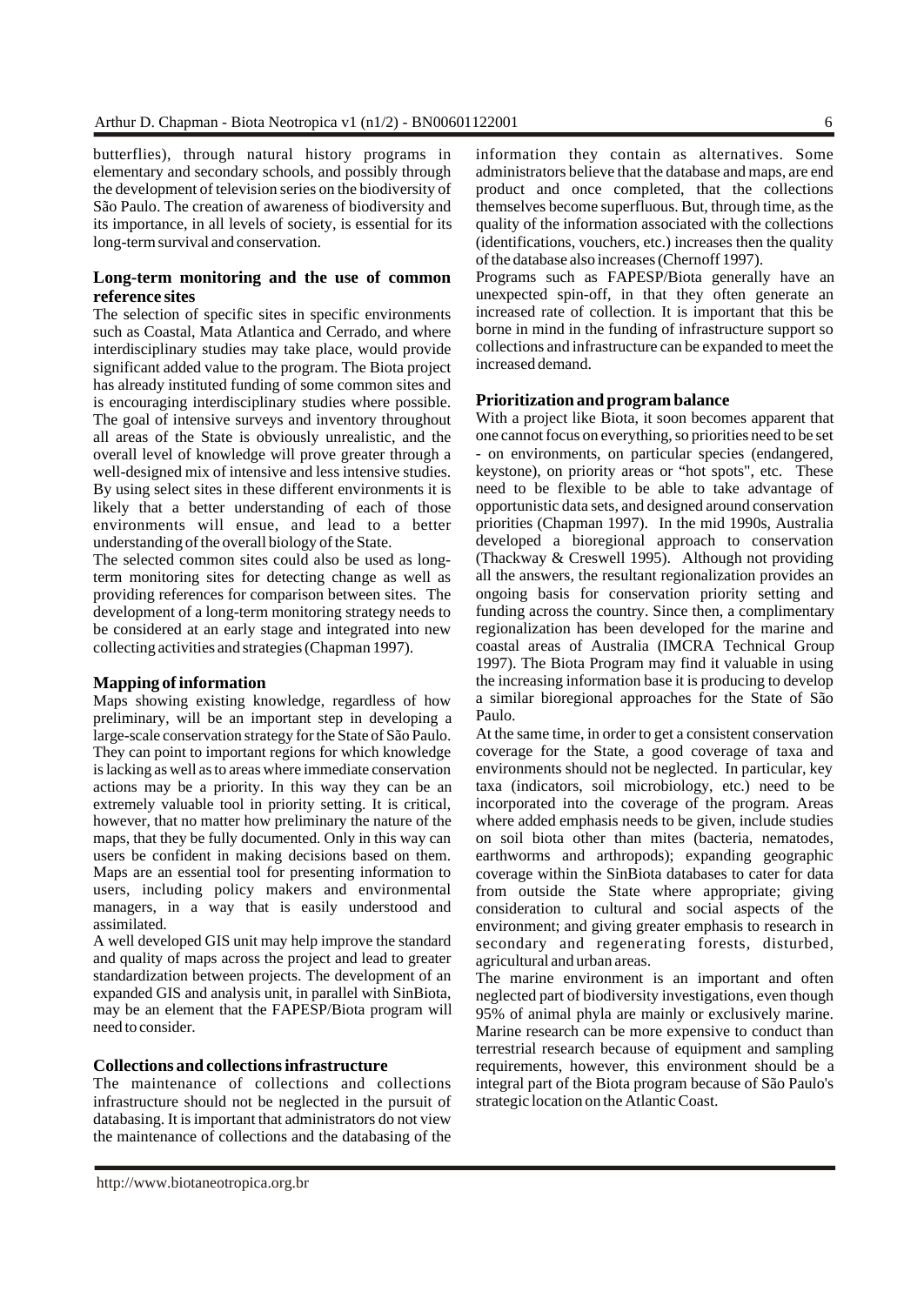### **Relationship with international organizations with similar goals**

Already, Biota has shown a keenness to be involved with relevant international organizations, and has taken a lead role in a number of them. One of the unique aspects of the Biota project has been its willingness to use international experts and advisers at all stages of the project, from its first initial steps through to their use on the Scientific Advisory Committee for annual evaluation. This has been a particular strength of the Biota project compared with similar projects in other countries. Some of the more important international projects that Biota could profitably be associated with are:

The Global Biodiversity Information Facility (GBIF) [\(http://www.gbif.org\)](http://www.gbif.org) is a product of the OECD (Organisation for Economic Cooperation and Development) Megascience Forum and was fully established in February, 2001. GBIF was established to design, implement, coordinate, and promote the compilation, linking, standardization, digitization and global dissemination of the world's biodiversity data, within an appropriate framework for property rights and due attribution (OECD 2000). It is designed to work in close cooperation with established programs and organizations that compile, maintain and use biological resources and information.

The Clearing House Mechanism (CHM) of the Convention on Biological Diversity (CBD) was established under Article 18, paragraph 3 of the Convention on Biological Diversity (United Nations 1993) [\(http://www.biodiv.org/chm\).](http://www.biodiv.org/chm) The CHM is intended to become the primary global cooperative information network on the conservation and sustainable use of biological diversity.

The Inter-American Biodiversity Information Network (IABIN) [\(http://www.nbii.gov/iabin/index.html\)](http://www.nbii.gov/iabin/index.html) is an initiative of the Summit of the Americas established to provide greater access to biodiversity information throughout the hemisphere. Established in 1996, its primary objective is to promote the collection, access to, and exchange of technical, scientific, and supporting information on biodiversity in the Americas. The Biota project is in an ideal position to take a leading role in IABIN, and already has been instrumental in that organization.

The Species 2000 Programme [\(http://www.species2000.org/\)](http://www.species2000.org/) is developing a dynamic species' checklist on the internet through a common access gateway, linking an array of on-line taxonomic databases. This gateway links directly to the much more detailed information in the distributed databases. Users can locate species by name using the dynamic on-line gateway or by using an annual checklist, also made available on the Internet and on CD-ROM.

The International Working Group on Taxonomic Databases (TDWG) [\(http://www.tdwg.org/\)](http://www.tdwg.org/) was started in 1985 as an international working group to explore ideas on standardization and collaboration between major plant taxonomic database projects. TDWG has since expanded its scope to include taxonomic databases from all biological disciplines. There may be significant advantages to Biota in being a part of TDGW in assisting with the development and use of standards and interoperability of biodiversity databases.

### **The present state of Biota**

The Scientific Advisory Committee for the FAPESP/Biota program have now made two annual evaluations of the program and on each occasion, have praised the efforts of Biota in reaching its present stage of development in just three years.

At each meeting, the Committee has attended verbal presentations by Project Leaders and held discussions with participants. It has made recommendations on the future of Biota, the overall aims of the Biota Program and on perceived gaps in the Program.

Following each meeting, members of the Committee have spent some time with key projects in order to get a better understanding of the details of those program, to work with participants in an interactive way and to discuss the projects in detail with them. As part of this process, I have spent some examining the databases and GIS systems that are now housed at the **Centro de Referência em Informação Ambiental (CRIA) created by the former BDT staff**. The SinBiota databases and other systems being used appear to be highly efficient and to some extent world-leading in their methodologies. There are many similarities and overlaps with the systems being used by **CRIA** and the Environmental Resources Information Network in Australia, and reflect the informal collaboration between these two institutions since the early 1990s. There are lessons to be learned from both organisations.

### **The future**

The future of the Biota program is a bright one. The multidisciplinary nature of the Biota Program, the proactive nature of the Biota coordinating committee in actively seeking to identify and fill gaps in the program and the security of funding offered through FAPESP all contribute to what should be a long and successful future.

The multidisciplinary research that brings together scientists from different backgrounds and expertise is a key aspect of Biota's future. Many exciting findings are sure to arise from work at the interfaces between different biological disciplines and between these and other fields such as geology, geochemistry, climatology, modeling, etc. The diversity of projects being funded, and the varied emphases on different levels of biodiversity (genomic, species, ecosystem structure and function), as well as the positive and active involvement of young scientists and the involvement of the wider community through education and are sure to provide lasting benefits to the State's conservation needs.

<http://www.biotaneotropica.org.br>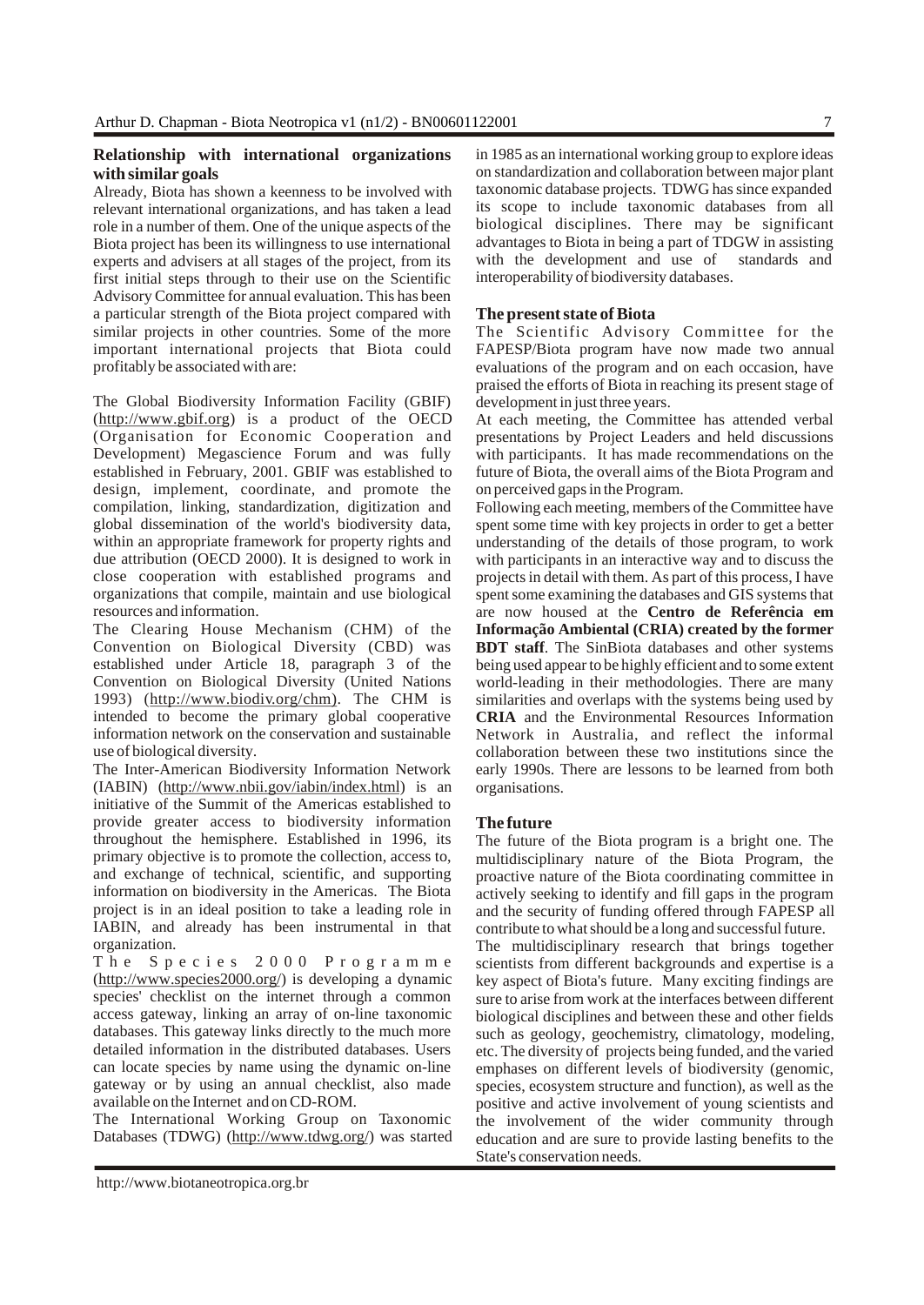### **Conclusion**

The explosion in desktop computing, the introduction of PCs and the expansion of the Internet in the late 1980s and early 1990s, made possible the availability and distribution of information in a way that had previously only been dreamed about. It gave the wherewithal for massive amounts of biological information to be made available to researchers and the public alike in their own offices and homes.

Much has been said about the effect of the information age, the Internet and the World Wide Web on people's lives, education and business, but perhaps the greatest benefits has been in the area of biodiversity, and on the study of the environment and through the development of what has been termed 'biological informatics'.

The São Paulo FAPESP/Biota program is a world-leading program and is likely to prove a major element in the longterm conservation of the State's, and indeed the whole of Brazil's, natural resources. The program may even provide a template for similar programs across the continent. The Biota program does have the advantage of the backing of FAPESP, and it is pleasing to see biodiversity being recognized by FAPESP as a key program in its broader agenda.

The science in Biota is, in most projects, of high quality and equivalent to that in other countries, and in several projects is of outstanding quality and at the cutting edge. In many respects, the Biota program sets an example that many countries would be proud to follow.

I would like to praise the efforts of Biota in reaching its present stage of development in such a short time. It is a well-structured and well-coordinated program. The Coordinação Biota team, led by Prfessor Carlos Joly need to be congratulated.

### **ACKNOWLEDGMENTS**

I wish to thank the director of FAPESP, Professor José Fernandez Perez and his staff, especially Carmen Weingrill, firstly for inviting me to be a member of the Scientific Advisory Committee for the BIOTA/FAPESP Program, but also for making me most welcome on my several visits to the State of São Paulo. Professor Carlos A. Joly, Dr Vanderlei Perez Canhos and Dr Dora Ann Lange Canhos have been most supportive of me at all times, not only during meetings of the BIOTA/FAPESP Program, but at many other times and in many places around the World. I regard them as true and trusted friends. The other members of the Coordenação Biota and all the Coordinators of BIOTA/FAPESP projects have made my visits to São Paulo most memorable and enjoyable, enough now for me to regard the State as a home away from home. Lastly, I thank Karl Bossard and Jeff Tranter of the Environmental Resources Information Network in Canberra for their comments on the manuscript.

### **LITERATURE**

- Busby, J.R. (1979). *Australian Biotaxonomic Information System. Introduction and data interchange standards*. 25 pp. Canberra: Australian Government Publishing Service.
- Canhos, D.A.L., Canhos, V. and Kirsop, B. (1994) (eds*). Linking Mechanisms for Biodiversity Information*. Proceedings of the International Workshop held at the Tropical Database, Campinas, São Paulo, Brazil 23-25 February, 1994 [Also available electronically at [http://www.bdt.org.br/bin21/proceed94/proc1.ht](http://www.bdt.org.br/bin21/proceed94/proc1.html) ml].
- Chapman, A.D. (1992). Quality Control and Validation of Environmental Resource Data, in *Data Quality and Standards: Proceedings of a Seminar Organised by the Commonwealth Land Information Forum, Canberra 5 December 1991*. Canberra: Commonwealth Land Information Forum.
- Chapman, A.D. (1997*). Workshop: Bases para a conservação da biodiversidade do estado de São Paulo*. View of Arthur D. Chapman [published electronically at: [http://www.biota.org.br/info/workshop/result/cha](http://www.biota.org.br/info/workshop/result/chapman) pman]
- Chapman, A.D. (2000). Quality Control and Validation of Point-Sourced Environmental Resource Data. pp. 409-418 in K.Lowell (ed.). *Spatial Accuracy Assessment: Land Information Uncertainty in Natural Resources*. Chelsea, MI: Ann Arbor Press.
- Chapman, A.D. and Busby, J.R. (1994). Linking Plant Species Information to Continental Biodiversity Inventory, Climate Modeling and Environmental Monitoring, pp. 179-195 in R.I.Miller (ed.). *Mapping the Diversity of Nature*. London: Chapman & Hall.
- Chernoff, B. (1997*). Workshop: Bases para a conservação da biodiversidade do estado de São Paulo*. Comments by Barry Chernoff [published electronically at: [http://www.biota.org.br/info/workshop/result/bar](http://www.biota.org.br/info/workshop/result/barry) ry]
- Colwell, R.K. (1997). *Workshop: Bases para a conservação da biodiversidade do estado de São Paulo*. Comments by Robert Colwell [published electronically at: [http://www.biota.org.br/info/workshop/result/col](http://www.biota.org.br/info/workshop/result/colwell) well]
- Freeman, N., Boston, T. and Chapman, A.D. (1999) Integrating Internal, Intranet and Internet Access to Spatial Datasets via ERIN's Environmental Data Directory in *Proceedings of the 26th Annual Converence of AURISA, Perth, Western Australia, 23-27 November 1998*. AURISA
- Green, D.G. and Croft, J.R. (1994). *Proposal for*

<http://www.biotaneotropica.org.br>